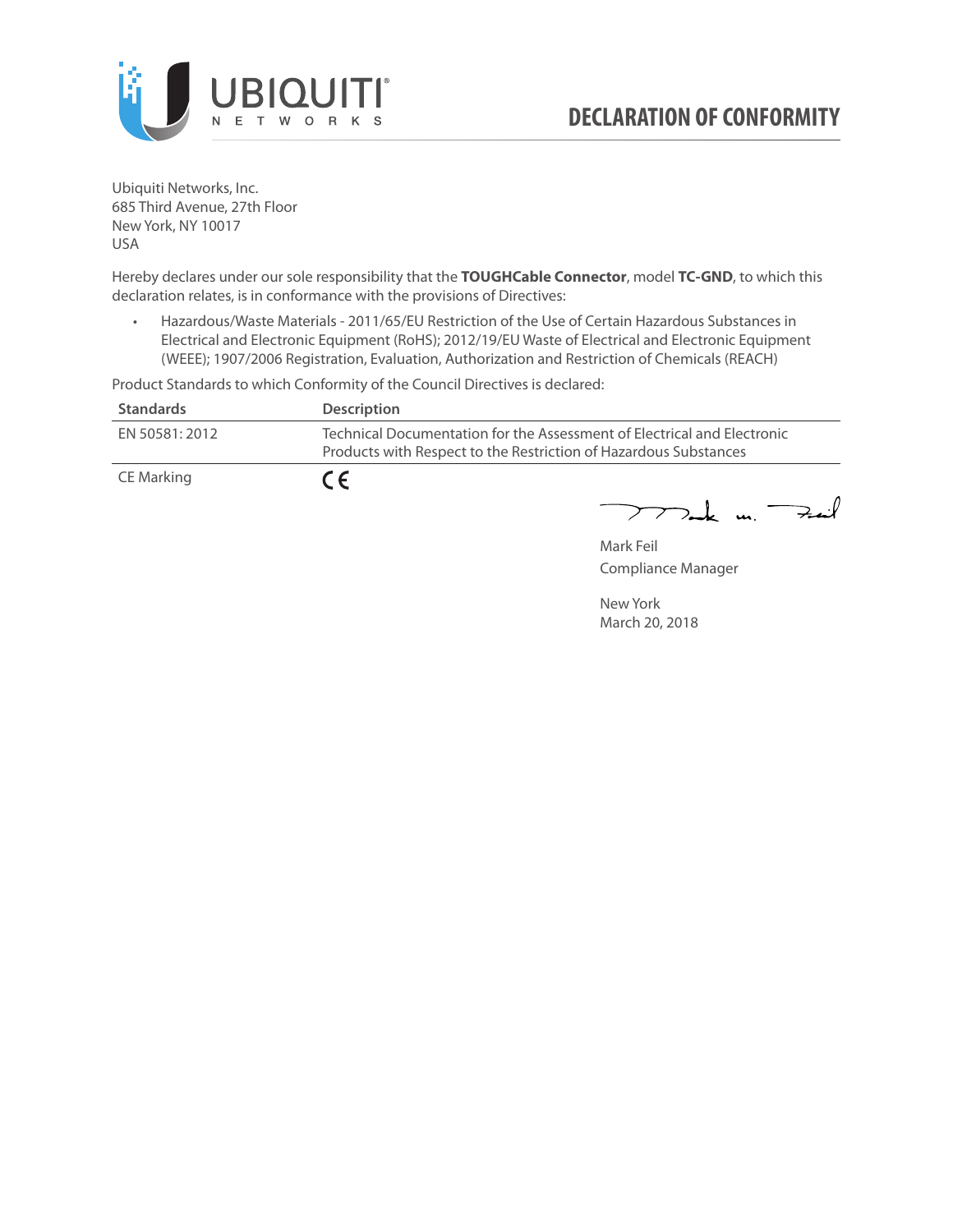

### **български** [Bulgarian]

С настоящото UBIQUITI NETWORKS декларира, че този тип радиосъоръжение TC-GND е в съответствие с Директива 2011/65/ЕС.

### **Hrvatski** [Croatian]

UBIQUITI NETWORKS ovime izjavljuje da je radijska oprema tipa TC-GND u skladu s Direktivom 2011/65/ЕU.

# **Čeština** [Czech]

Tímto UBIQUITI NETWORKS prohlašuje, že typ rádiového zařízení TC-GND je v souladu se směrnicí 2011/65/ЕU.

### **Dansk** [Danish]

Hermed erklærer UBIQUITI NETWORKS, at radioudstyrstypen TC-GND er i overensstemmelse med direktiv 2011/65/ЕU.

# **Nederlands** [Dutch]

Hierbij verklaar ik, UBIQUITI NETWORKS, dat het type radioapparatuur TC-GND conform is met Richtlijn 2011/65/ЕU.

# **English**

Hereby, UBIQUITI NETWORKS declares that the radio equipment type TC-GND is in compliance with Directive 2011/65/ЕU.

### **Eesti keel** [Estonian]

Käesolevaga deklareerib UBIQUITI NETWORKS, et käesolev raadioseadme tüüp TC-GND vastab direktiivi 2011/65/EL nõuetele.

### **Suomi** [Finnish]

UBIQUITI NETWORKS vakuuttaa, että radiolaitetyyppi TC-GND on direktiivin 2011/65/EU mukainen.

### **Français** [French]

Le soussigné, UBIQUITI NETWORKS, déclare que l'équipement radioélectrique du type TC-GND est conforme à la directive 2011/65/UE.

### **Deutsch** [German]

Hiermit erklärt UBIQUITI NETWORKS, dass der Funkanlagentyp TC-GND der Richtlinie 2011/65/EU entspricht.

### **Ελληνικά** [Greek]

Με την παρούσα ο/η UBIQUITI NETWORKS, δηλώνει ότι ο ραδιοεξοπλισμός TC-GND πληροί την οδηγία 2011/65/EE.

### **Magyar** [Hungarian]

UBIQUITI NETWORKS igazolja, hogy a TC-GND típusú rádióberendezés megfelel a 2011/65/EU irányelvnek.

# **Íslenska** [Icelandic]

Hér með lýsir UBIQUITI NETWORKS yfir því að TC-GND er í samræmi við tilskipun 2011/65/ESB.

### **Italiano** [Italian]

Il fabbricante, UBIQUITI NETWORKS, dichiara che il tipo di apparecchiatura radio TC-GND è conforme alla direttiva 2011/65/UE.